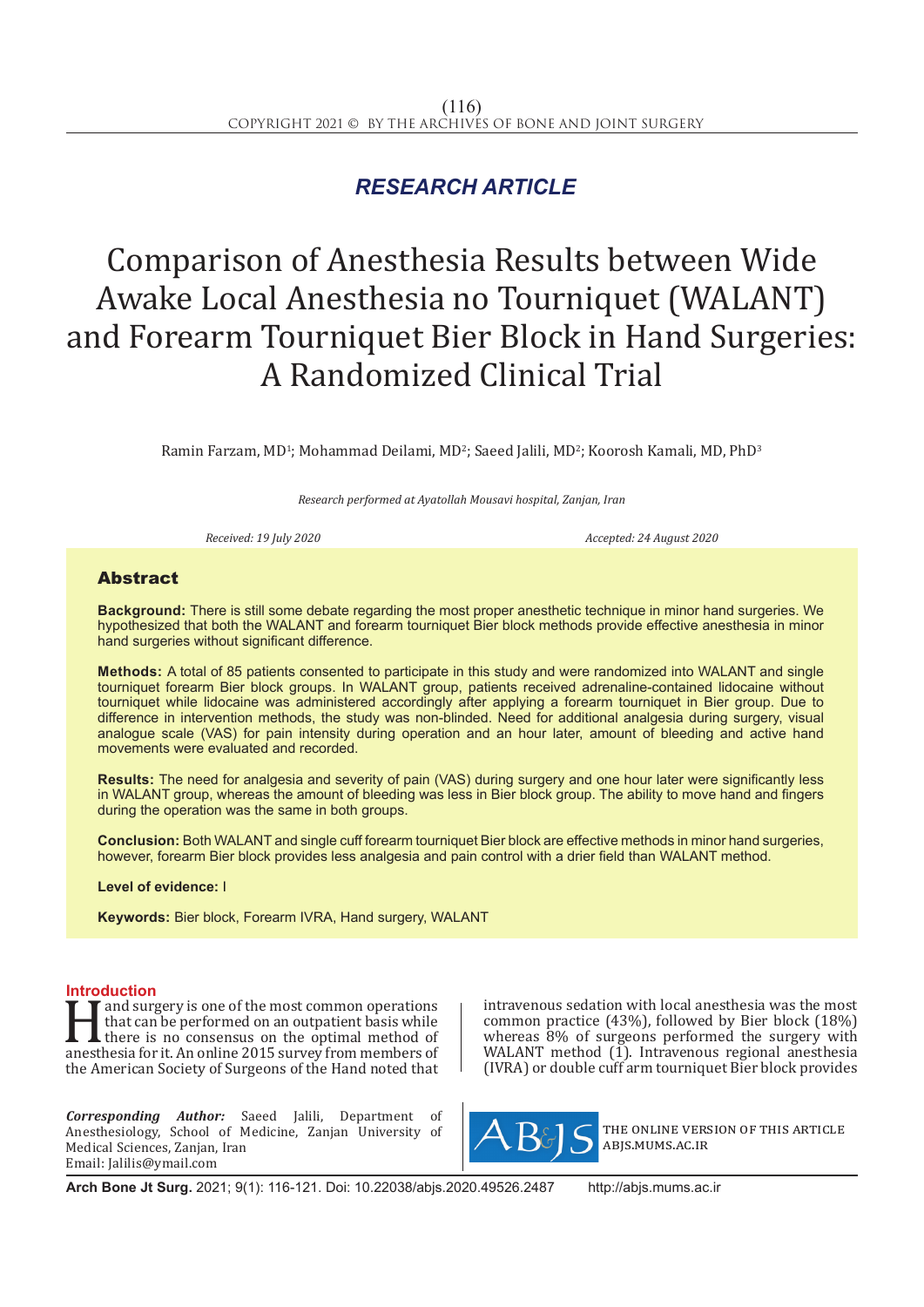effective and short-term anesthesia and bloodless field in distal limb surgeries with a success rate of 94% to 98%. (2-3). In 1978, Rousseau et al. introduced an alternative to the traditional Bier block using a single cuff tourniquet in the forearm, that significantly reduced the dose of lidocaine used and hence, possible intoxication (4). In this technique, the minimum time required for the tourniquet to be inflated is reduced compared to the standard double cuff tourniquet in the arm that reduces tourniquet pain and ischemia (5). Forearm tourniquet helps to maintain functions of longer flexor and extensor muscles which is necessary for some surgeries (6-9). Wide awake local anesthesia no tourniquet (WALANT) in hand surgeries includes subcutaneous injection of a large volume of diluted lidocaine and epinephrine. Epinephrine infiltration causes vasoconstriction, thus, reducing bleeding. Many studies have shown the safety and effectiveness of epinephrine in hand surgery (10- 15). The null hypothesis was that the forearm IVRA is as effective in providing a surgical block and reducing the need for additional analgesic as the WALANT technique. The secondary outcome measures included: (i) pain intensity (VAS) during operation and an hour later: (ii) amount of bleeding: (iii) ability to perform active movements of fingers and hand; (iv) onset time of sensory block; and (v) possible complications during and after surgery.

#### **Materials and Methods**

This randomized clinical trial was registered at the Iranian Registry of Clinical Trials  $(IRCT20180325039148N2)$ . The study was carried out on 86 patients who needed minor hand surgeries (duration of operation less than 20 minutes) such as trigger finger, carpal tunnel syndrome and wrist ganglion from July 2018 to February 2019. The inclusion criteria were age 20-65 years and class I and II (American Society Anesthesiologists, ASA). Patients with history of allergy to local anesthetic drugs, seizure, psychological problems, peripheral vascular disorders and Raynaud's disease, coagulopathy, open wound in surgery field, cardiac arrhythmia, opium addiction and duration of surgery longer than 30 minutes were excluded from the study. The patients were divided into two groups (43 patients in each) using a block randomization with size of four. A written informed consent was obtained from each patient. An IV line was established on the non-operated hand for infusion of a crystalloid solution. Due to the different anesthesia techniques and the nature of the assessment during operation, blinding was not possible and both the patients and investigators were aware of the procedures conducted. All patients were monitored via pulse oximetry, electrocardiography and noninvasive blood pressure measurement. In the WALANT group, 25 ml of lidocaine 2% was mixed with 5ml of epinephrine 1/10000, 7.5 ml Na bicarbonate 8.4%, and 12.5 ml sterile normal saline. The required dose was selected based on the type of surgery and previous studies (15). In the Bier block group, an intravenous cannula was inserted into a distal vein of the operating forearm and then one cuff tourniquet was placed on the forearm below the elbow. After exsanguination with an

esmarch bandage, the cuff was inflated to 100 mmHg above the patient's systolic blood pressure. Radial artery pulse was checked before and after tourniquet inflation. 7.5 ml of lidocaine 2% diluted with 12.5 ml of sterile normal saline (20 ml lidocaine 0.75 %) was slowly injected via the catheter. In Both groups, the block was tested with a 23 G needle at one-minute intervals in the thenar (median nerve), hypothenar (ulnar nerve), and first dorsal web (radial nerve) areas. Surgery began after ensuring enough anesthesia. All patients were operated by one hand surgeon. The pain intensity was measured during and one hour after surgery using visual analogue scale (VAS) from 0 to 10**:** zero indicates no pain and 10 shows the worst pain. If the VAS during surgery was equal to or greater than four, 50-100 µg of fentanyl was injected and recorded. If the patient did not tolerate surgery despite receiving three µg/Kg of fentanyl, deep anesthesia with propofol was performed and VAS was no longer recorded. All patients were transferred to the post anesthesia care unit (PACU) and VAS was measured one hour after surgery. If the VAS was above of four, 25 mg meperidine was injected. The amount of bleeding was estimated by the surgeon as: 1. bloodless, 2. little blood, 3. bloody field but performable, 4. bloody field (13). Active movements of wrist and fingers were checked if needed. During the surgery, patients were evaluated for possible complications such as: tinnitus, vertigo, nausea, local anesthetic toxicity signs (seizure, hypotension and arrhythmias) and were treated if necessary.

#### *Data analysis*

Data were analyzed by SPSS 16 (Chicago, USA). The descriptive results were presented as number, percentage, mean, median and standard deviation (SD). Chi square test, fisher's exact test, independent T test, and Mann–Whitney test were used for comparing of the results. A P value less than 0.05 was considered as statistically significant. Based on previous studies (5-6), forearm Bier block reduces the drug requirement by at least 50% compared to the conventional method and considering the first statistical error 5% and power of study 80%, the number of cases was estimated as 35 in each group by Open Epi software. For increasing the statistical power and also probability of missing cases, the sample size was considered as 43 in each group. Data collection was performed by observation and checklist.

#### **Results**

We followed the CONSORT (Consolidated Standards of Reporting Trials) guidance for reporting our results [Figure 1]. In this study 86 patients were analyzed, 43 in each group. In WALANT group, one case was excluded from the study because of having vascular mass and need for general anesthesia. No significant difference was found in demographic data including age and sex and duration of surgery between the two groups [Table 1]. During operation, there was significant difference in need for analgesia between two groups (*P=0.002),* nine patients (21%) in forearm IVRA received fentanyl (*P=0.002*) [Table 2]. As shown in Table 2, in the early postoperative phase and an hour later, VAS was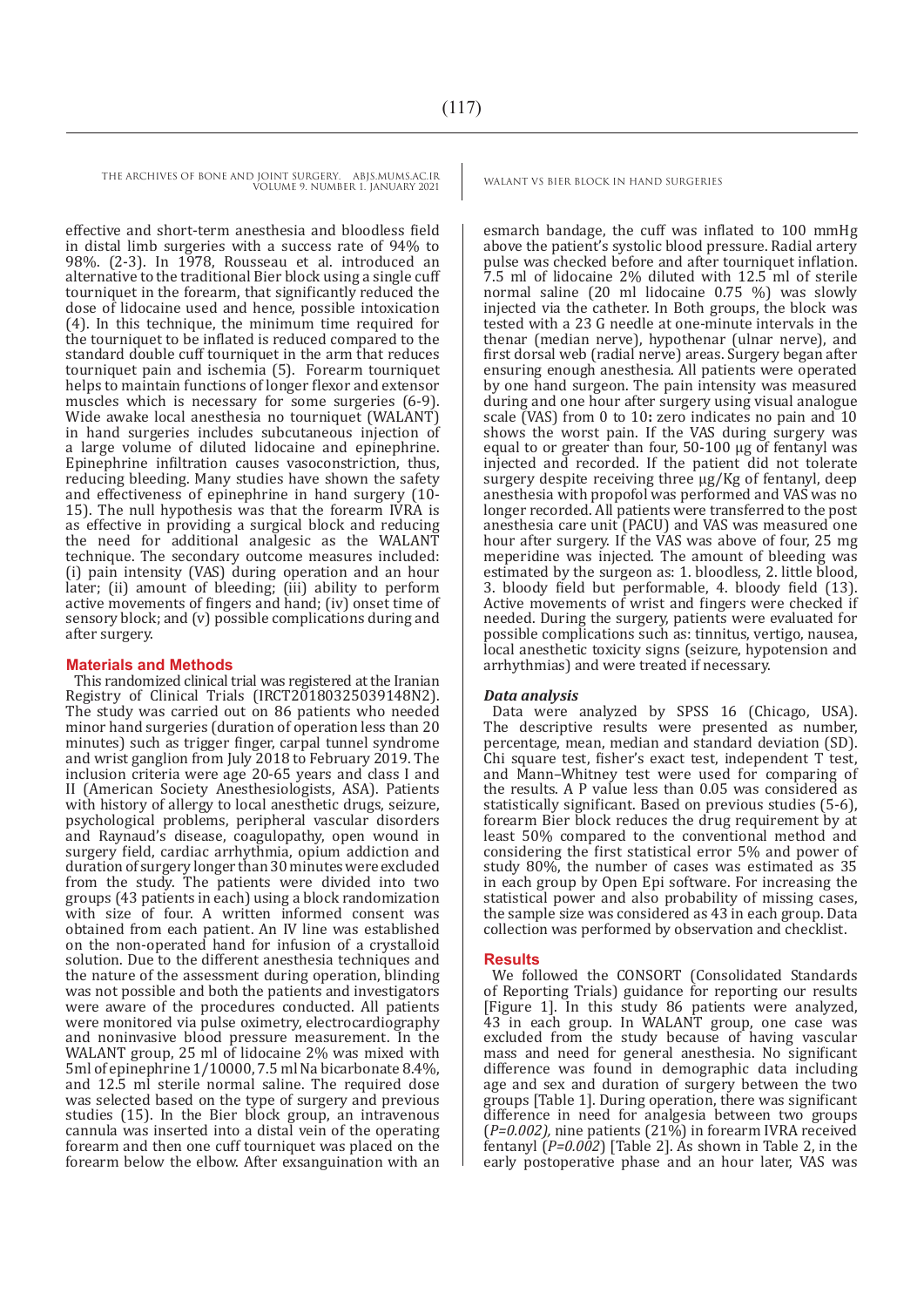

| Table 1. Demographic data between the two groups |                   |                          |                              |         |  |  |  |  |
|--------------------------------------------------|-------------------|--------------------------|------------------------------|---------|--|--|--|--|
| <b>Variables</b>                                 |                   | <b>WALANT Anesthesia</b> | <b>Bier Block Anesthesia</b> | P value |  |  |  |  |
| Sex                                              | Male Number (%)   | 18(42.8)                 | 20(46.5)                     | 0.943   |  |  |  |  |
|                                                  | Female Number (%) | 24(57.2)                 | 23(53.5)                     |         |  |  |  |  |
| Age Mean(SD)                                     |                   | 46.9(14.2)               | 49.9(14.3)                   | 0.337   |  |  |  |  |
| Surgery Duration Mean (SD)                       |                   | 10.7(3.8)                | 10.7(4.8)                    | 0.737   |  |  |  |  |

**Table 2. Comparision of VAS, need to opioid ,bleeding, and active hand movements between two groups during surgery ,PACU and one hour** later

| <b>Variables</b>                     |                                                           | <b>WALANT Anesthesia</b><br>Number $(\% )$ | <b>Bier Block Anesthesia</b><br>Number $(\%)$ | $P$ value* |  |
|--------------------------------------|-----------------------------------------------------------|--------------------------------------------|-----------------------------------------------|------------|--|
| VAS in the early postoperative phase | $=$ or $<$ 4                                              | 42(100)                                    | 31(72)                                        | < 0.001    |  |
| in PACU                              | >4                                                        | 0(0)                                       | 12(28)                                        |            |  |
| VAS one hour after surgery           | $=$ or $<$ 4<br>>4                                        | 37 (88)<br>5(12)                           | 18(42)<br>25(58)                              | < 0.001    |  |
|                                      | N <sub>o</sub>                                            | 42(100)                                    | 34(79.1)                                      | 0.002      |  |
| Need to fentanyl during surgery      | Yes                                                       | 0(0)                                       | 9(20.9)                                       |            |  |
| Bleeding during surgery              | Bloodless or Little blood<br>Bloody field but performable | 0(0)<br>42(100)                            | 36(83.7)<br>7(16.3)                           | < 0.001    |  |
|                                      | Active                                                    | 42(100)                                    | 40(93)                                        | 0.241      |  |
| Hand movement during surgery         | Inactive                                                  | 0(0)                                       | 3(7)                                          |            |  |

\*Fisher exact test p value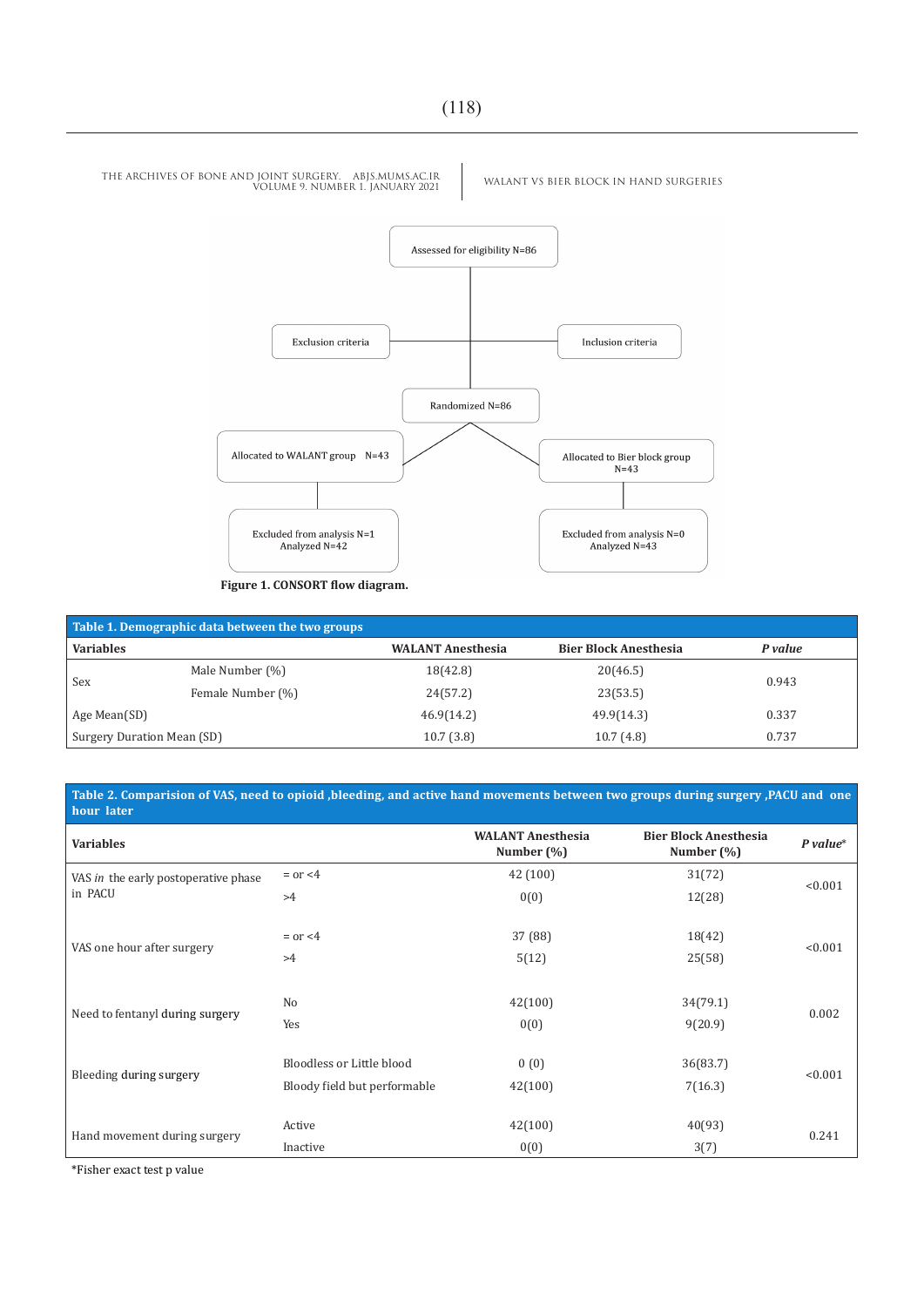| Table 3. The onset time of sensory block |                                                          |              |           |              |       |  |  |  |  |
|------------------------------------------|----------------------------------------------------------|--------------|-----------|--------------|-------|--|--|--|--|
| <b>Variable</b>                          | <b>WALANT Anesthesia</b><br><b>Bier Block Anesthesia</b> |              | P value   |              |       |  |  |  |  |
| The onset time of sensory block          | Mean (SD)                                                | Median (IQR) | Mean (SD) | Median (IQR) | 0.459 |  |  |  |  |
|                                          | 14.5 (7.8)                                               | 13(5)        | 13.4(4.3) | 11 (6)       |       |  |  |  |  |

significantly less in WALANT group compared to Bier block group (*P<0.001*), in Bier block group 12 patients (28%) at early PACU received 25 mg meperidine and one hour after surgery, 25 patients (58%) had VAS>4. In the Bier block group, the amount of bleeding was less than WALANT group (*P=0.001*) [Table 2]. All patients in both groups could actively move their wrist and fingers (*P=0.241*) [Table 2]. Based on Table 3, the onset time of sensory block was comparable in both groups (*P=0.459*). Local anesthetic toxicity, symptoms or signs, and local complications attributable to tourniquet application or epinephrine injection were none seen in any of the patients in the two groups.

#### **Discussion**

We hypothesized that there was no difference between forearm IVRA and WALANT technique in providing an adequate surgical block and reducing the need for additional analgesic during surgery. The need for additional analgesics during operation was significantly less in WALANT group. Although the need for more fentanyl in Bier block group during surgery seems to challenge our null hypothesis, it should be noted that the dose of analgesic received was only enough for sedation, so it did not cause any problems in the patient's cooperation with the surgeon while an appropriate surgical block was provided. The VAS in the early postoperative phase and 60 min later was significantly less in WALANT group compared to Bier block group ( $P=0.001$  and  $P=\overline{0.001}$ , respectively). The amount of bleeding was less in forearm Bier block group (*P=0.001*) and there was no difference between two groups in the case of maintaining active hand movements (*P=0.241*).

Patients usually tolerate tourniquet for 20 minutes (16). Forearm tourniquet is more tolerable than arm tourniquet. Forearm tourniquet was not used frequently in the past because of the theory of systemic leakage of lidocaine via interosseous vessels secondary to distal anterior and posterior interosseous arteries obliteration in forearm (2). Recent studies have shown that forearm tourniquet does not increase the risk of local anesthetic agent leakage. Moreover, forearm tourniquet could be safe due low dose lidocaine usage  $(8, 17 - 20)$ .

In Chiao study, forearm tourniquet was shown to led to more comfort, shorter recovery time, less pain, and less need for sedation compared to arm tourniquet (5). Also, according to Frank study, in forearm single tourniquet Bier block in comparison to arm double tourniquet Bier block, the operation field was drier, patients were more comfortable, and plasma level of lidocaine was lower, although of patient comfort was not durable after operation (21).

WALANT method causes more convenience by omitting the tourniquet (22). This method has less complications, cost, and time in comparison to general anesthesia and ability of preserving active hand movements (12, 16, 23). There were no reports for finger ischemia in several studies (24-25). The only self-limited complication was slight tremor and vasovagal reflux which was preventable by injecting in supine position (4).

Appropriate pain relief leads to shortened hospital stay, reduced hospital cost, and increased patient satisfaction. In our study, in the early postoperative phase, all patient in WALANT group had VAS less than 4 and an hour later, five patients experienced a VAS more than four [Table 2]. 93% of patients in Davison study; 86% in Teo study; and 83% in Koegst's study who underwent various hand surgeries with WALANT method said that they would choose this anesthesia again if necessary (26-28). According to Hegart study, WALANT method was safe and cheap and had low morbidity (29). In another study by him on nine patients with wrist arthroscopic or open surgery, it was concluded that in addition to the lower cost, active hand movements were maintained (30). This Important feature was also seen in our study in both groups.

In Glynn study on 58 patients who underwent carpal tunnel release with local anesthesia and forearm tourniquet, 44 patients (76%) reported no or little tourniquet pain (31). Our study had similar results, although we had to give fentanyl to nine patients (21%) in Bier block group, because of pain (VAS>4) or discomfort.

In our study the amount of bleeding was more in WALANT group. McKee DE study showed that waiting 26-30 min after injection of local anesthesia with epinephrine in WALANT technique results in less intraoperative bleeding in the hand, a relatively long waiting time to start a short-term surgery (16). In our research the onset time of anesthesia in Bier block and WALANT groups were 13.4+\_4.3 and 14.5+\_7.8 minutes respectively, without significant difference (*P=0.459*).

The special aspects of our study were the comparison of important features such as active hand movements, pain, and discomfort during and one hour after surgery between two methods of anesthesia. We found only a relatively similar research in which WALANT method was compared to local anesthesia with forearm tourniquet and they reported less discomfort and pain in WALANT method (22).

There may be some limitations to our study; first, we did not follow the patients after one hour in regard to their pain scores and satisfaction; second, the amount of bleeding during surgery was estimated in subjective method. Also, it was not possible to blind patients and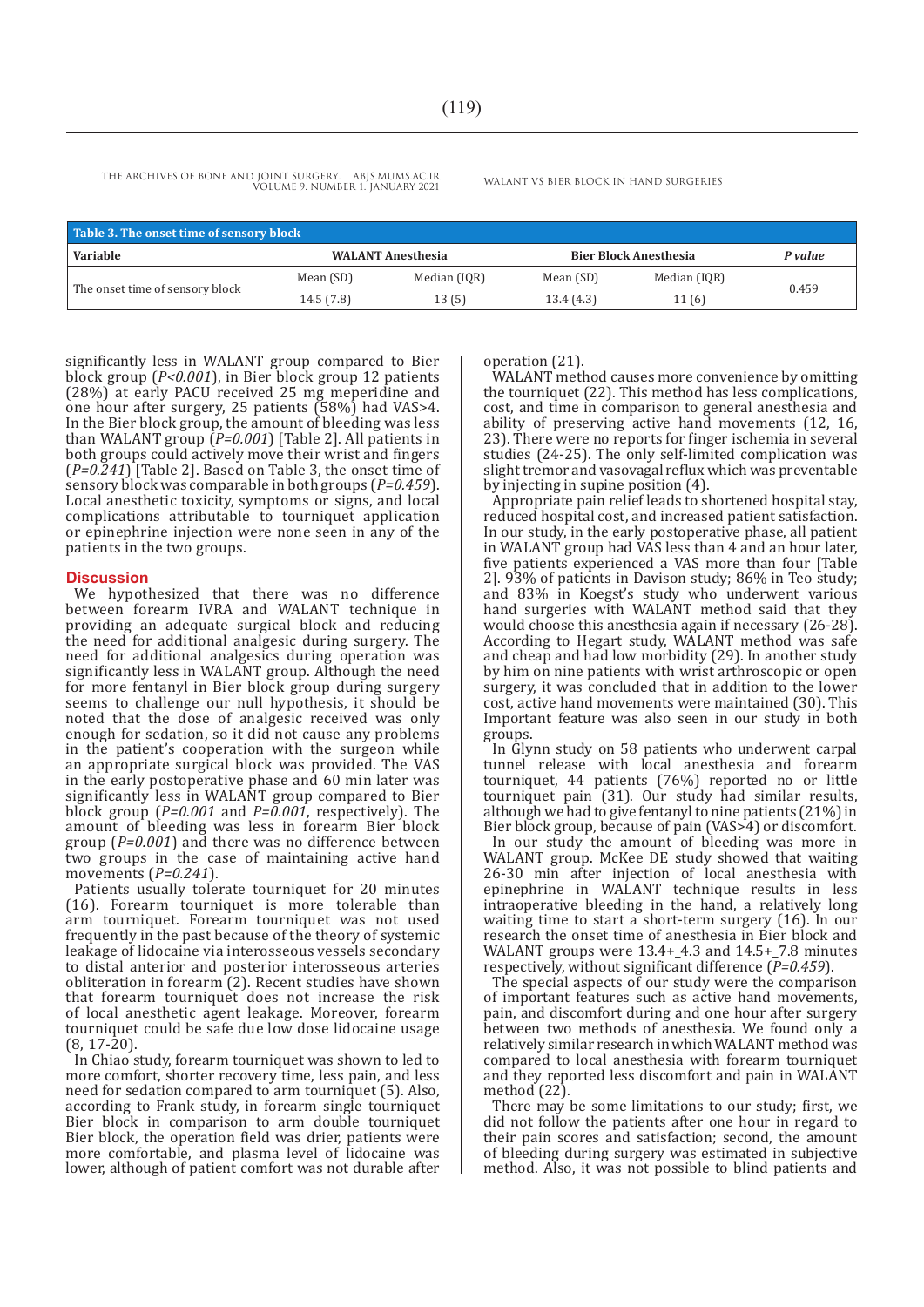Forearm single tourniquet block seems to have comparable advantages to the WALANT method, including minor bleeding (even drier surgery), maintaining active hand movements during surgery, and early onset of anesthesia, however, the pain and discomfort during operation until at least one hour later was less in WALANT method.

*Conflict of Interests:* Ramin Farzam, Mohammad Deilami, Saeed Jalili, Koorosh Kamali declare that they have no conflict of interest.

*Funding:* This study was funded by Zanjan University of Medical Sciences Research.

*Ethics approval:* This study was taken from a residency thesis approved at Zanjan University of Medical Sciences

researchers. (ZUMS) under the code of ethics IR.ZUMS.REC.1396.322.

Ramin Farzam MD<sup>1</sup> Mohammad Deilami MD<sup>2</sup> Saeed Jalili MD<sup>2</sup> Koorosh Kamali MD PhD<sup>3</sup> 1 Department of Orthopedy, School of Medicine, Zanjan University of Medical Sciences, Zanjan, Iran 2 Department of Anesthesiology, School of Medicine, Zanjan University of Medical Sciences, Zanjan, Iran 3 Department of Public Health, School of Public Health, Zanjan University of Medical Sciences, Zanjan, Iran

#### **References**

- 1. Munns JJ, Awan HM. Trends in carpal tunnel surgery: an online survey of members of the American Society for Surgery of the Hand. J HAND SURG-AM. 2015;40(4):767-71.
- 2. Chan CS, Pun WK, Chan YM, Chow SP. Intravenous regional analgesia with a forearm tourniquet. Can J Anaesth.1987; 34(1): 21–5.
- 3. Choyce A, Peng P. A systematic review of adjuncts for intravenous regional anesthesia for surgical procedures. Can J Anaesth. 2002;49(1) :32–45.
- 4. Dekoninck V, Hoydonckx Y, Velde MV, Ory JP, Duboid J, Jamaer L, et al. The analgesic efficacy of intravenous regional anesthesia with a forearm versus conventional upper arm tourniquet: a systematic review. BMC Anesthesiology. 2018;18(1):86.
- 5. Chiao FB, Chen J, Lesser JB, Resta-Flarer F, Bennett H. Single-cuff forearm tourniquet in intravenous regional anaesthesia results in less pain and fewer sedation requirements than upper arm tourniquet. Br J Anaesth.2013; 111 (2): 271–5.
- 6. Arslanian B, Mehrzad R, Kramer T, Kim DC. Forearm Bier block: a new regional anesthetic technique for upper extremity surgery. Ann Plast Surg. 2014; 73(2):156-7.
- 7. Coleman MM, Peng PW, Regan JM, Chan VW, Hendler AL. Quantitative comparison of leakage under the tourniquet in forearm versus conventional intravenous regional anesthesia. Anesth Analg .1999; 89(6): 1482–6.
- 8. Plourde G, Barry PP, Tardif L, Lepage Y, Hardy JF. Decreasing the toxic potential of intravenous regional anesthesia. Can J Anaesth. 1989; 36(5): 498–502.
- 9. Karalezli N, Karalezli K, Iltar S, Cimen O, Aydogan N. Results of intravenous regional anesthesia with distal forearm application. Acta Orthop Belg. 2004; 70(5): 401–5.
- 10.Lalonde D. Minimally invasive anesthesia in wide awake hand surgery. Hand Clin. 2014; 30 (1): 1–6.
- 11.Lalonde D, Eaton C, Amadio P, Jupiter J. Wide-awake hand and wrist surgery: a new horizon in outpatient

surgery. Instr Course Lect. 2015; 64 (1):249-59.

- 12.Al Youha S, Lalonde DH. Update/review: changing of use of local anesthesia in the hand. Plast Reconstr Surg Glob Open. 2014; 2(5): e150.
- 13.Ruxasagulwong S, Kraisarin J, Sananpanick K. Wide awake technique versus local anesthesia with tourniquet application for minor orthopedic hand surgery: a prospective clinical trial. J Med Assoc Thai. 2015; 98(1):106-10.
- 14.Vinycomb TI, Sahhar LJ. Comparison of local anesthetics for digital nerve blocks: a systematic review. J Hand Surg Am. 2014; 39(4):744-751.
- 15.Lalonde DH, Wong A. Dosage of Local Anesthesia in Wide Awake Hand Surgery. J Hand Surg Am. 2013; 38(10):2025-8.
- 16.Mckee DE, Lalonde DH, Thoma A, Dickson L. Achieving the optimal epinephrine effect in wide awake hand surgery using local anesthesia without a tourniquet. J Hand. 2015; 10(4):613-5.
- 17.Coleman MM, Peng PW, Regan JM, Chan VW, Hendler AL. Quantitative comparison of leakage under the tourniquet in forearm versus conventional intravenous regional anesthesia. Anesth. Analg. 1999; 89(6): 1482–6.
- 18.Lawes EG, Johnson T, Pritchard P, Robbins P. Venous pressures during simulated Bier's block. J ANESTH. 1984; 39(2):147–9.
- 19.Reuben SS, Steinberg RB, Maciolek H, Manikantan P. An evaluation of the analgesic efficacy of intravenous regional anesthesia with lidocaine and ketorolac using a forearm versus upper arm tourniquet. Anesth Analg. 2002; 95(2):457–60.
- 20.Rawal N, Hallen J, Amilon A, Hellstrand P. Improvement in i.v. regional anaesthesia by re-exsanguination before surgery. Br J Anaesth. 1993; 70(3):280–5.
- 21.Frank R, Cowan BJ, Lang S, Harrop AR, Magi E. Modification of the forearm tourniquet techniques of intravenous regional anaesthesia for operations on the distal forearm and hand. Scand J Plast Reconstr Surg Hand Surg. 2009; 43(2):102-8.